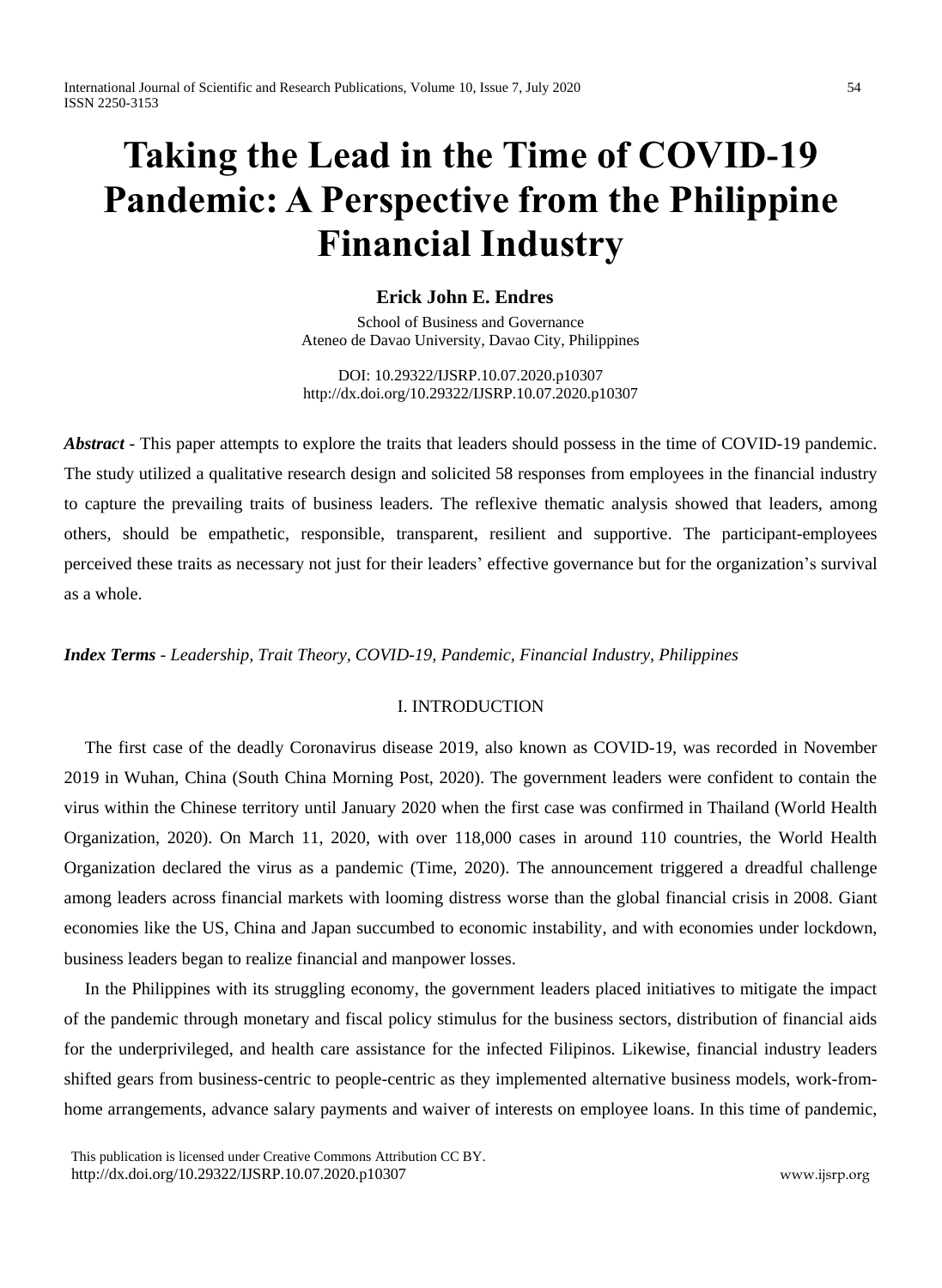people in an organization is like a sheep waiting for the shepherd's guidance. As organizations embrace the new normal of doing things, employees look up to their leaders in terms of direction and motivation to get things done while staying safe. Nevertheless, true leaders emerge with noticeable traits in achieving organizational commitments and goals while ensuring the welfare of their people.

The study is anchored to the Trait Theory of Leadership which can be traced from the works of Thomas Carlyle (Spector, 2016). The theory suggests the correlation of inborn personality traits to successful leadership. In particular, the theory was based on the rationale that traits produce behavioral patterns that are consistent across various situations (Yuki, 2006; Zaccaro, Kemp, & Bader, 2004). The proponents of this theory believe that successful leaders have a definite set of skills, abilities and personality traits that are different from less effective leaders. Galton (1869) added that some of the immutable traits cannot be developed over time while Derue, Nahrgang, Wellman and Humphrey (2011) pronounced that understanding these personality traits may help organizations plan for leadership succession. On the other hand, psychologists Ralph Stogdill believed that leadership is a product of the interaction between the individual and the social situation (Oakleaf, 2016). Other scholars commented that the theory is unidimensional and focuses only on the follower's perception (Conger & Kanugo, 1998; Lord, De Vader, & Alliger, 1986). Also, Kouzes and Posner (2019) argued that credibility is a key indicator of leadership skills while Kumar, Adhish and Deoki (2014) posited that leadership is somehow predestined but not in all cases.

Though various studies were already undertaken regarding the vast aspects of leadership in the Philippines, none of the literature was done during the pandemic. Knowing that there is still no available vaccine for the virus at the time of publication of this paper, materials for both quantitative and qualitative types of research are still very scarce. Thus, this paper contributes to the early literature about the prevailing traits that leaders should possess in the time of COVID-19 pandemic.

## II. LITERATURE REVIEW

# *A. The Big Five Personality Traits*

To reduce the innumerable traits produced in a decade of studies, Tupes and Raymond (1961), Digman (1990), and Goldberg (1993) introduced a model also known as the Big Five Model which captures broadly defined traits into five domains. The domains included are extraversion, conscientiousness, agreeableness, emotional stability and openness (Hough, 1992; Judge, Bono, Ilies & Gerhardt, 2002). Salgado (1997) found that all domains except for openness were significant predictors of job performance in the European community while Stevens and Ash (2001) posited that only conscientiousness and extroversion were positively correlated with a preference for managerial work and job performance. However, Crant and Bateman (2000) argued that only extroversion was related to perceptions of charismatic leadership. Judge et al. (2002) also pronounced that extroversion had the strongest correlation to leadership.

This publication is licensed under Creative Commons Attribution CC BY. <http://dx.doi.org/10.29322/IJSRP.10.07.2020.p10307>[www.ijsrp.org](http://ijsrp.org/)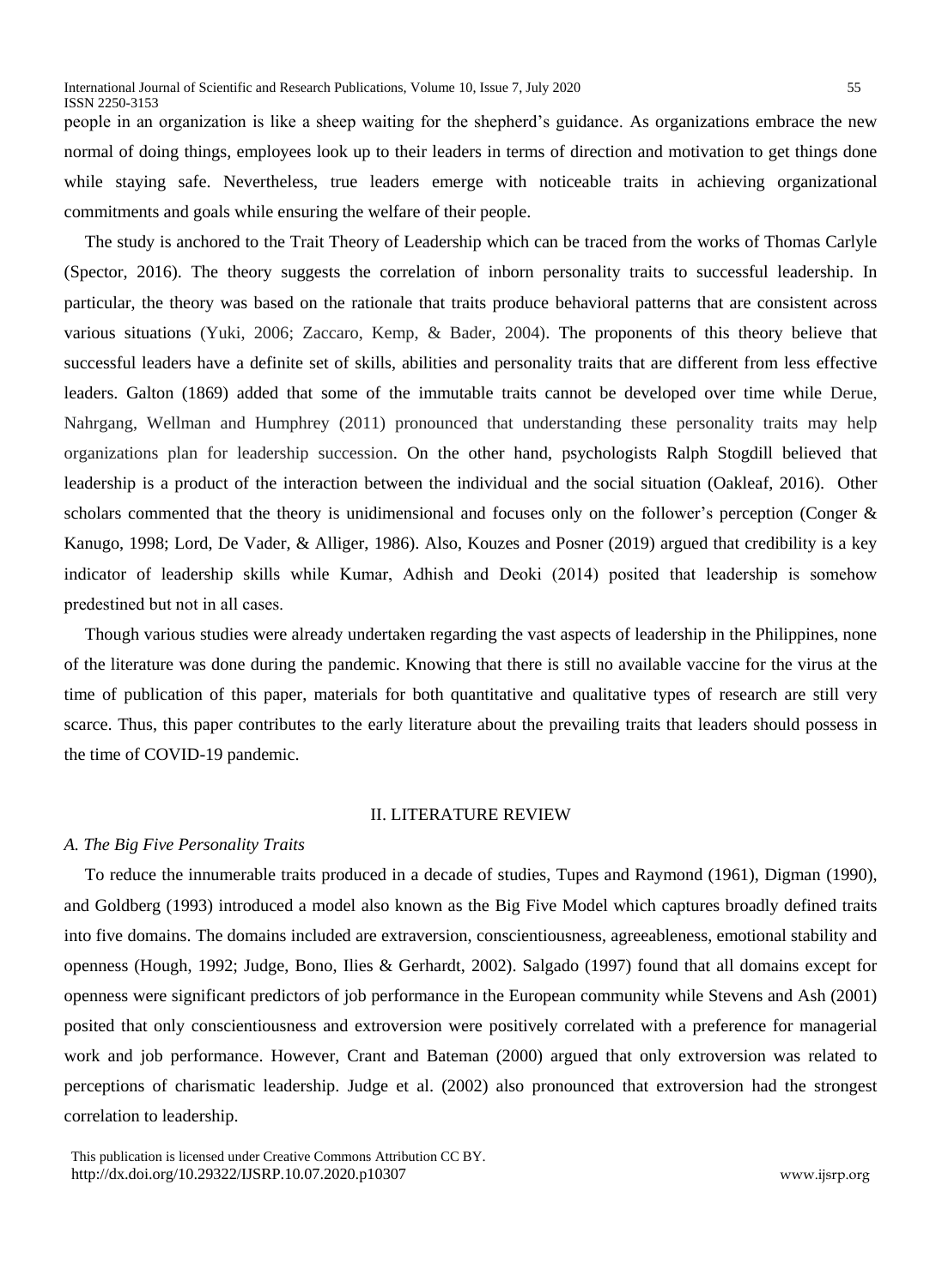International Journal of Scientific and Research Publications, Volume 10, Issue 7, July 2020 56 ISSN 2250-3153

## *B. Resilient Leaders*

According to Southwick, Martini, Charney and Southwick (2017), resilience can be defined as the ability to regain balance after an adverse event. It is a process instead of a result (Southwick, Litz, Charney & Friedman, 2011) and those resilient leaders can adapt to stress and maintain a healthy mindset amidst management crisis (Krystal, 2008; Reich, Zautra & Hall, 2010). Added by Joy (2017), the real test of leaders is when they manifest strength, audacity and professionalism in difficult situations. Yehuda, Flory, Southwick, and Charney (2006) pronounced that the resiliency of a leader depends on numerous genetic, neurobiological, developmental and psychological factors. Furthermore, resilient leaders are realistically optimistic and that they understand the implications of over and underestimation of potential risks that may result in organizational failure (Kruger & Dunning, 1999; Reivich & Shatte, 2003).

#### *C. Supportive Leaders*

Supportive behavior is among the significant factors that contribute to effective leadership (Brearley, 2020). Simmons (2010) hypothesized that supportive leadership may enhance work performance. According to Yukl (2010), there are 9 behaviors that supportive leaders should work on: show acceptance and positive regard for others, be polite, treat the employee as an individual, remember important details, be patient, provide sympathy, express confidence, provide assistance, and be willing to help with personal problems. Lane (2019), in her article, mentioned that supportive leaders should build on the strengths of others, and empower and inspire. Leaders should recognize the expertise and acknowledge the value of team members while at the same time listen to every opinion and offer equal opportunity for assignments, training and promotions. Likewise, supportive leaders should encourage teamwork, show commitment and focus on relationships (CFI, 2020).

# *D. Empathetic Leaders*

Empathy is defined as a skill of understanding the feelings, emotions, interests and concerns of other people (Decety, Philip & Jackson, 2006; Goleman, 2000; Marques, 2010; Mencl & May, 2009). Likewise, Gentry, Weber and Sadri (2016) defined empathy as the ability to experience the thoughts and emotions of others. It is essential to transformational leadership to show that leaders care for his/her team members (Bass, 1985). Likewise, empathy is crucial to effective leadership (Bar-On & Parker, 2000; George, 2000; Marques, 2010; Salovey & Mayer, 1990). Empathy, as a skill, allows leaders to understand the perspective of others by placing themselves in the same situation (Gardner & Stough, 2002; Voss, Gruber and Reppel, 2010). Empathic leaders are more open about diversity (Atwater & Waldman, 2008), likely to develop trust in the leader-follower relationship (Martinovski, Traum & Marsella, 2007), and sensitive to changes in the work environment (Tager, 2004).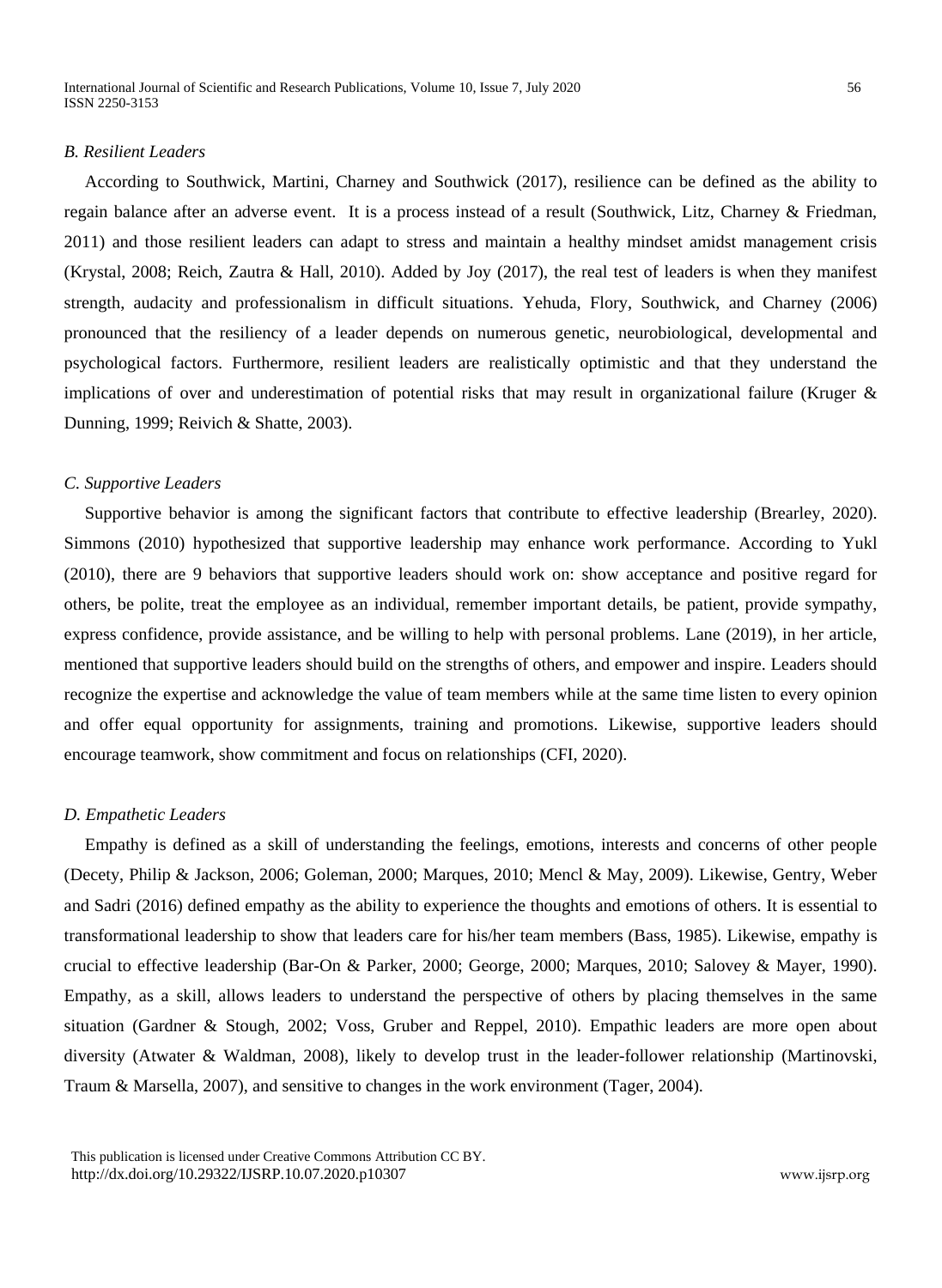Transparent leaders listen and communicate questions to encourage discussions and promote innovative thinking among team members (Leonard, 1999). According to Llopis (2012), transparent leaders solve problems faster, built teams easier, grow a genuine relationship, promote trust, and develop high work performance. Open communication is essential to effective organizations (Gross, 2002; Myers, Knox, Palowski & Ropog, 1999), better leader-employee relationship (Kay & Christophel, 1995), job satisfaction (Weiss, 2002), role clarity (Klaus & Bass, 1982) and positive peer relationship (Myers et al., 1999). Transparency is vital to authentic leadership (Gardner, Avolio, Luthans, May & Walumbwa, 2005) which develops greater trust between the leader and followers (Hughes, 2005; Walumbwa, Avolio, Gardner, Wernsing & Peterson, 2008). Furthermore, Han (2017) determined that leaders' transparent behavior influences creativity among employees.

#### *F. Responsible Leaders*

According to Maak and Pless (2006), responsible leadership is a social process wherein leaders sort things based on ethical considerations to create a more sustainable and trustful relationship with the stakeholders. Further, they emphasize the relationship is vital to responsible leadership. Leaders with empathy can easily understand the needs of the stakeholders and act promptly, thus they are more likely to become responsible leaders (Dietz & Kleinlogel, 2014; Muller, Pfarrer & Little, 2014; Stahl & de Luque, 2014). Likewise, moral intensity and cultural value orientations greatly influence leaders' responsible behaviors (Stahl & de Luque, 2014). Moreover, responsible leadership reduces employee turnover ratio (Doh, Stumpf & Tymon Jr., 2011), improves job satisfaction among employees (Voegtlin, 2011), and promotes organizational commitment (Doh, Quigley, 2014).

## III. METHODOLOGY

The qualitative research design using a reflexive approach of thematic analysis was designed to capture the emerging traits of leaders across financial industries during the time of COVID-19 pandemic in the Philippines. Qualitative research is appropriate for the study since it allows a full and in-depth review of the phenomenon being studied (Corbin & Strauss, 2008; Hill, Thompson & Williams, 1997). The inductive style was adopted in the survey since it captures raw ideas from the participants. It works from specific observation and relates to broader themes and generalizations (Burney & Saleem, 2008).

The survey was administered from May 5 to 25, 2020, using two online channels such as LinkedIn and Viber. The total valid responses were 58 out of the 59 collected. One response was scrapped due to an invalid character submitted by a participant. The single open-ended question used in the survey was: "In your own opinion as an employee, what are the most significant traits that leaders in your organization should possess in this time of COVID-19 pandemic?".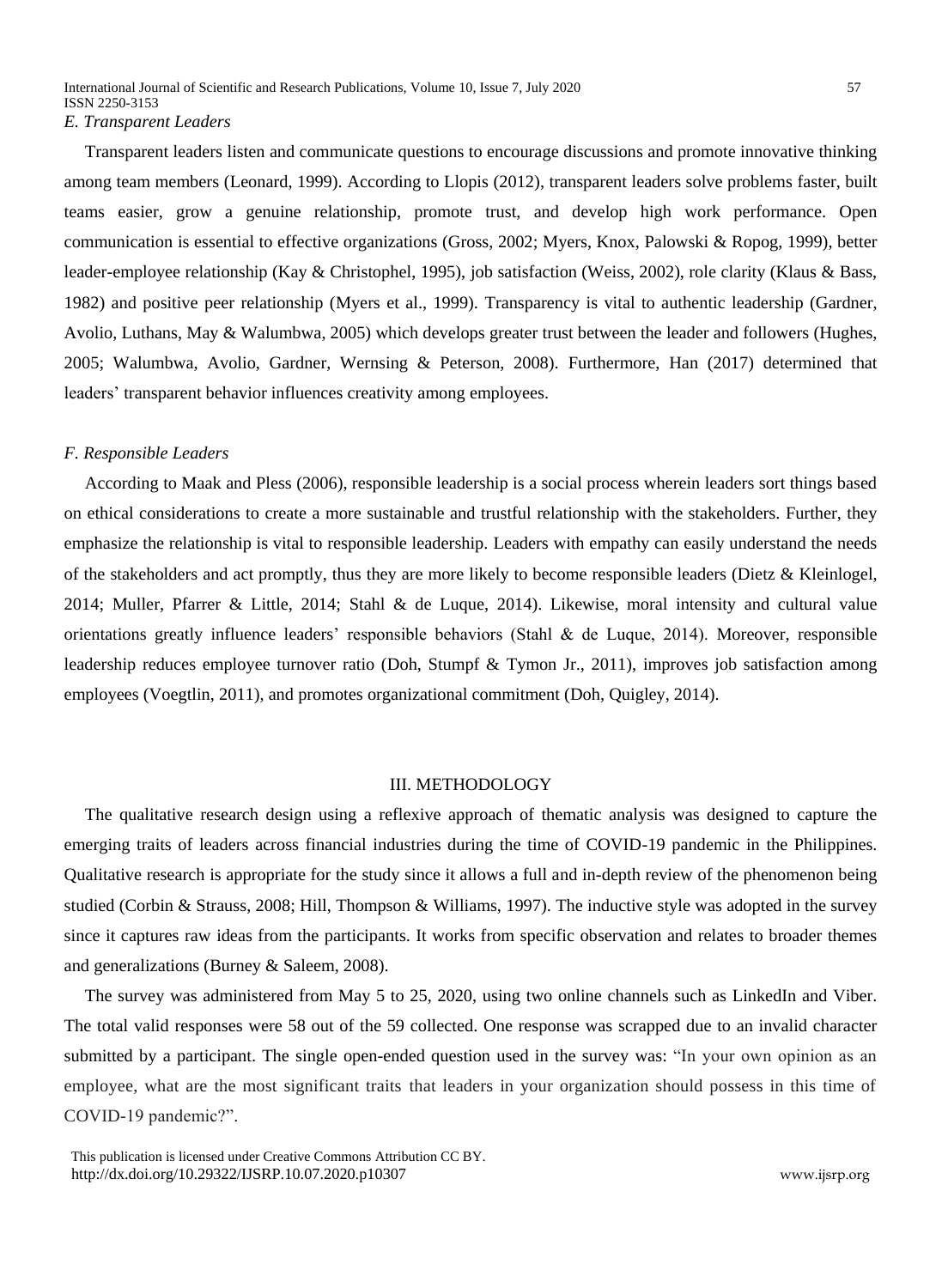International Journal of Scientific and Research Publications, Volume 10, Issue 7, July 2020 58 ISSN 2250-3153

After reviewing the validity of the responses, the researcher proceeded with the thematic analysis using the six-phase approach recommended by Braun and Clarke (2006). The procedures with corresponding examples are enumerated in Figure 1.

• All data were extracted from the online channels and placed into a single repository. The responses of the participants were read by the researcher in multiple times under different occasions. The repetition process allows the development of perception and full view of the concept being relayed by the participants. Phase 1 - Read and re-read data. • The reading process was accompanied with marking of excerpts in different descriptions or codes. For example, the responses "[…] adapts to the new normal way of doing things." and "[…] be agile enough to respond to changes and chart a new course if there are mistakes and previous measures are not effective." were coded under "Flexible in handling circumstances". Phase 2 - Generate initial codes. • The codes with similar concepts were merged to form a meaningful theme thus the codes from Phase 2 were tagged under the theme "Resilient". Phase 3 - Combine codes into themes. • All the generated themes were reviewed several times against the coded data to identify redundancy and consistency towards satisfying the goal of the study. Phase 4 - Check themes in line with study objective. • The themes were defined based on the story of each code and beyond the surface meaning of each response. This method captures a more profound and coherent way of telling the rationale behind the response without dwelling too much on the specific words or phrase used by the participants. Phase 5 - Define each theme. • The themes were reviewed for final reporting. The themes with meanings drifting apart from the objective of the study were refined. The qualified themes with clear and logical account in relation to the survey question were used for further analysis. Phase 6 - Decide which theme is meaningful.

Figure 1. Thematic Analysis Procedures

# IV. EMPIRICAL RESULTS

# *A. Descriptive Statistics*

The descriptive statistics of the study is presented in Table 1. The majority of the participants were female with ages 25 to 30 years old and more than half of the total responses came from Davao City. All participants were working in the financial industry which included banks, insurance companies, and lending firms.

|                                                                        | Table 1. Descriptive Statistics |            |  |
|------------------------------------------------------------------------|---------------------------------|------------|--|
|                                                                        | Responses                       | Percentage |  |
| Gender                                                                 |                                 |            |  |
| Male                                                                   | 14                              | 31.8%      |  |
| Female                                                                 | 44                              | 68.2%      |  |
| This publication is licensed under Creative Commons Attribution CC BY. |                                 |            |  |

<http://dx.doi.org/10.29322/IJSRP.10.07.2020.p10307>[www.ijsrp.org](http://ijsrp.org/)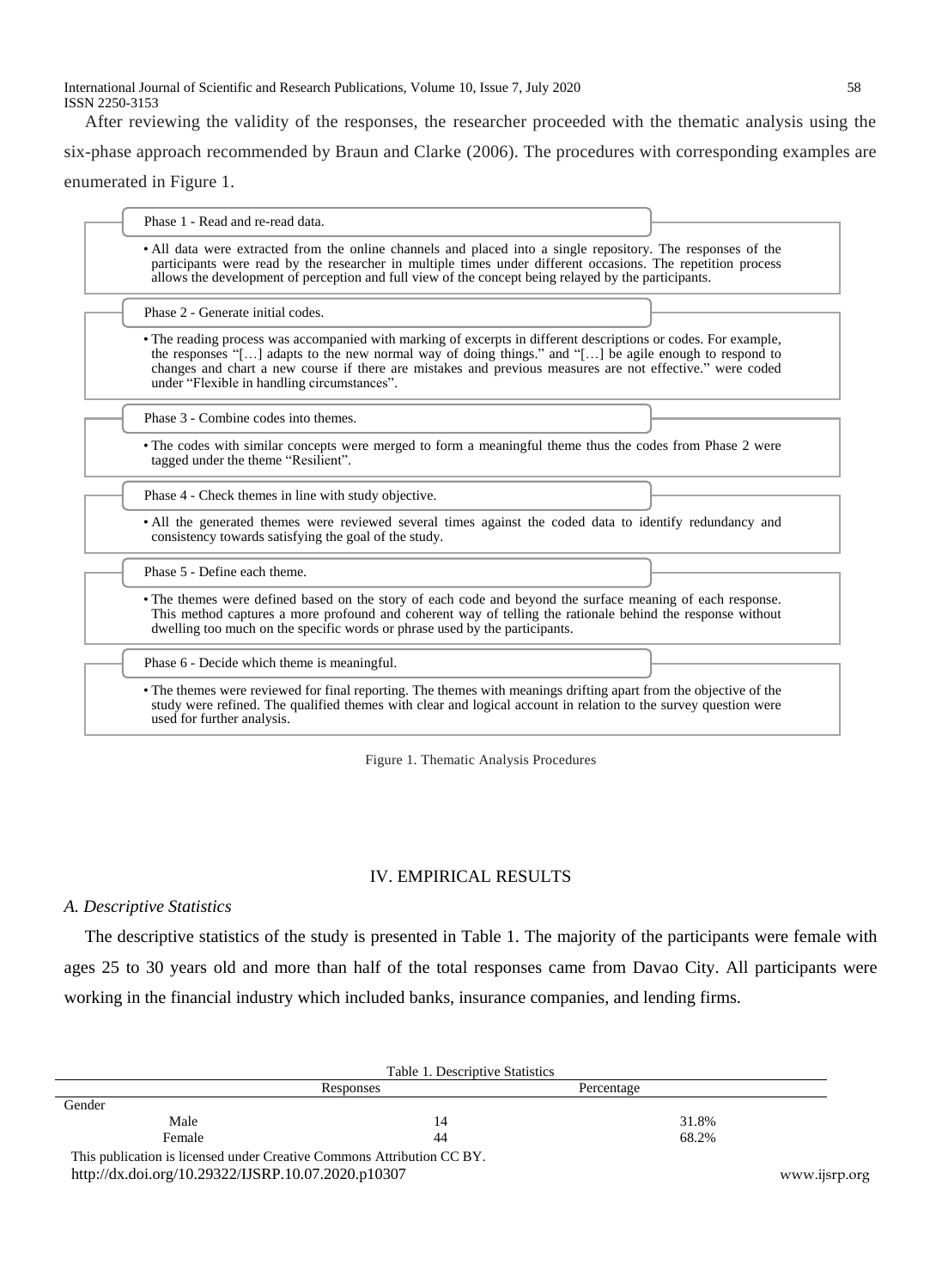International Journal of Scientific and Research Publications, Volume 10, Issue 7, July 2020 59 ISSN 2250-3153

| Total                 | 58             | 100.0% |
|-----------------------|----------------|--------|
| Age                   |                |        |
| $25 - 30$             | 22             | 37.9%  |
| $31 - 35$             | 19             | 32.7%  |
| $36 - 40$             | 17             | 29.4%  |
| Total                 | 58             | 100.0% |
| Place of Work (City)  |                |        |
| Agusan                | 1              | 1.7%   |
| Bacolod               | 1              | 1.7%   |
| Cagayan de Oro        | $\mathfrak{2}$ | 3.4%   |
| Cavite                | 1              | 1.7%   |
| Cebu                  | $\mathfrak{2}$ | 3.4%   |
| Davao                 | 38             | 65.5%  |
| <b>General Santos</b> | $\sqrt{2}$     | 3.4%   |
| Iligan                | $\overline{c}$ | 3.4%   |
| Lipa                  | 1              | 1.7%   |
| Makati                | 1              | 1.7%   |
| Mandaue               | 1              | 1.7%   |
| Parañaque             | $\mathfrak{2}$ | 3.4%   |
| Taguig                | $\mathbf{1}$   | 1.7%   |
| Tagum                 | 1              | 1.7%   |
| Tandag                | 1              | 1.7%   |
| Tuguegarao            | 1              | 1.7%   |
| Total                 | 58             | 100.0% |

# *B. Thematic Analysis*

The thematic analysis of leaders being resilient is presented in Table 2 with a total of 10 responses. During the time of difficulties, leaders are expected to be flexible and reliable in handling situations, patient in dealing with drastic changes, and determined to keep things moving forward.

| Response        | Excerpt                                                                                                                                                                | Code                                  | Theme     |
|-----------------|------------------------------------------------------------------------------------------------------------------------------------------------------------------------|---------------------------------------|-----------|
| R1              | "[] keep things moving forward and adapts to the new<br>normal way of doing things."                                                                                   | Flexible in handling<br>circumstances |           |
| R7              | "[] being ready in times like this pandemic we are going<br>through."                                                                                                  | Reliable in managing<br>situations    |           |
| R <sub>17</sub> | "While driving people towards a common goal, he/she will be<br>needing patience as stress and tension is high and people are<br>coping with the pandemic differently." | Patient and determined                |           |
| R <sub>12</sub> | "Lenient. Compassionate. Quick decision maker."                                                                                                                        | Act prudently                         |           |
| R14             | "One should have initiative without anyone asking them to do<br>things. Should act first and be a good example for the team."                                          | Show initiative                       | Resilient |
| R <sub>34</sub> | "[] also be agile enough to respond to changes and chart a<br>new course if there are mistakes and previous measures are<br>not effective."                            | Sensibly resourceful                  |           |
| R <sub>24</sub> | "[] leader should be adaptive to changes specially in this<br>time of Covid-19 pandemic."                                                                              | Adaptive to changes                   |           |
| R <sub>26</sub> | "Resilient to face a crisis."                                                                                                                                          | Able to handle challenges             |           |
| R37             | "Critical thinker, flexible or adaptive to a drastic change but<br>with compassionate heart"                                                                           | Flexible to drastic change            |           |

 This publication is licensed under Creative Commons Attribution CC BY. <http://dx.doi.org/10.29322/IJSRP.10.07.2020.p10307>[www.ijsrp.org](http://ijsrp.org/)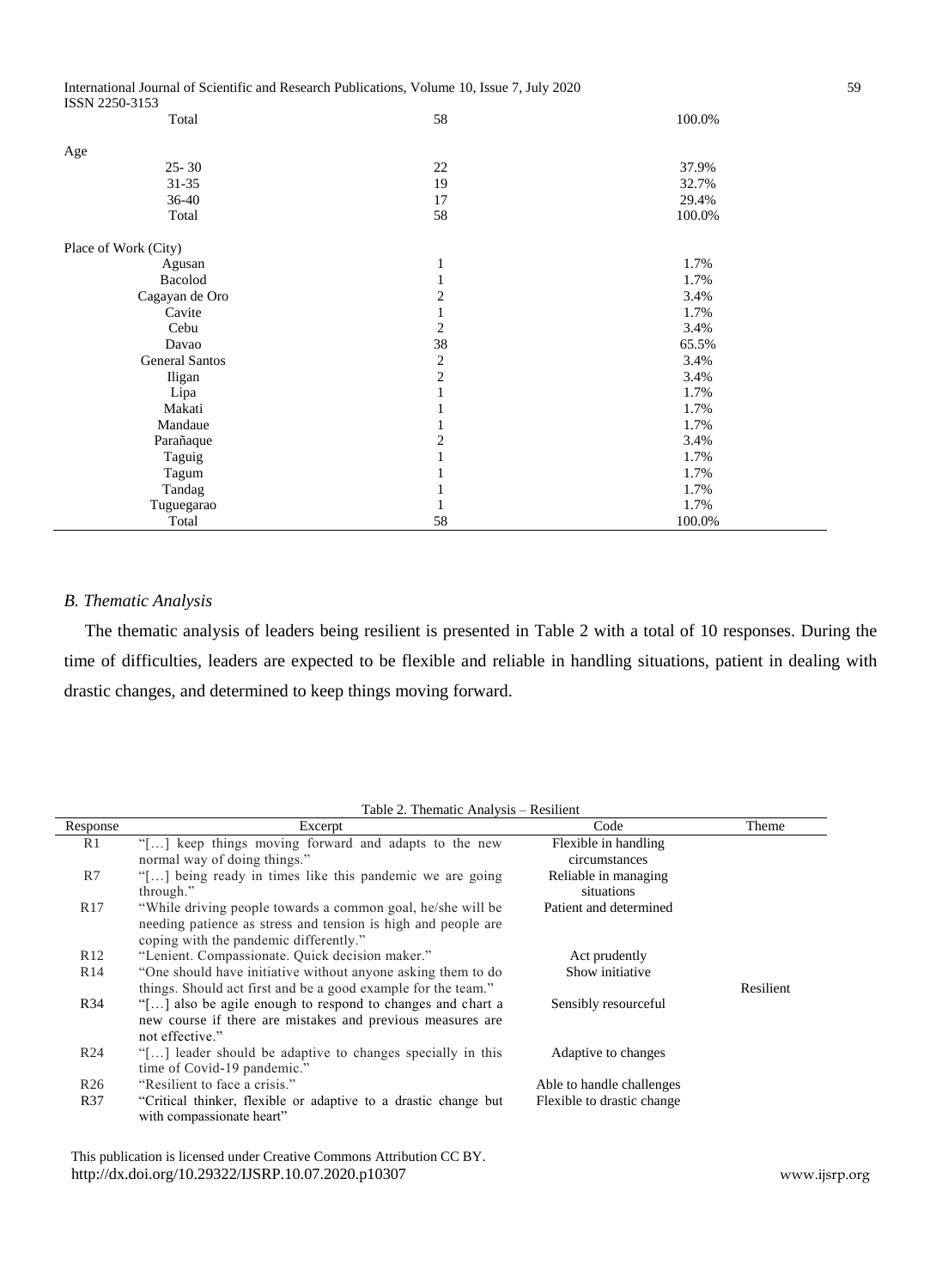"Positive outlook despite these challenging times."

The thematic analysis of leaders being supportive is exhibited in Table 3 with a total of 6 responses. As organizations shift from in-office to work-from-home setup, leaders are assumed to show trust and confidence to their team members in executing assigned tasks and appreciate the team's effort through online collaboration and recognition.

| Response        | Excerpt                                                        | <b>FF</b><br>Code            | Theme      |
|-----------------|----------------------------------------------------------------|------------------------------|------------|
| R <sub>2</sub>  | "[] he/she doesn't have to remind his/her team their tasks     | Trust his/her team members   |            |
|                 | frequently because his/her teammates already know their        |                              |            |
|                 | tasks by heart $[\dots]$ "                                     |                              |            |
| R8              | "Trust is also very important. Show your team that you trust   | Show trust to his people.    |            |
|                 | them that they know how to handle their own areas. $[\dots]$ " |                              |            |
| R11             | "Have a Leader you can look up to who knows how to             | Express confidence to his    |            |
|                 | motivate his people to do more than what is required. He       | team members                 |            |
|                 | should know how to trust that his colleagues are working       |                              | Supportive |
|                 | more even from work-from-home."                                |                              |            |
| R43             | "The leader must build consensus among the various"            | Work with collaboration      |            |
|                 | stakeholders to ensure people have buy-in and are able to      |                              |            |
|                 | work together smoothly."                                       |                              |            |
| R <sub>22</sub> | "A little recognition and appreciation of each and everyone's  | Appreciate the team's effort |            |
|                 | work and sacrifice for the benefit of the<br>hard              |                              |            |
|                 | company/organization goes a really long way."                  |                              |            |
| <b>R38</b>      | "Also listens to co-employees concerns and opinions."          | Open-minded                  |            |

The thematic analysis of leaders being supportive is described in Table 4 with a total of 18 responses. As the country's health care system struggles to combat the pandemic and organizations across industries tackle business survival, employees rethink their leaders as being sincere to know their health and safety, and considerate to extend emotional and financial support.

Table 4. Thematic Analysis – Empathetic

| Response        | Excerpt                                                                | Code                          | Theme         |
|-----------------|------------------------------------------------------------------------|-------------------------------|---------------|
| R <sub>3</sub>  | "[] they make sure we have food to eat and some money to               | Recognize the need of others  |               |
|                 | spend during this pandemic. Since we need to go out to the             |                               |               |
|                 | branch and serve the needs of our clients, they provide us             |                               |               |
|                 | allowance in addition to our salary."                                  |                               |               |
| R <sub>5</sub>  | "Must be able to understand each team member's situation               | Sincere in showing care       |               |
|                 | and always be sincere with showing care and thoughtfulness             |                               |               |
|                 | to the members $[\dots]$ "                                             |                               |               |
| R4              | "Aside from leading by example, taking into consideration              | Consider health and safety of |               |
|                 | not only the loss of income but also the health of the                 | team members                  |               |
|                 | employees during this pandemic $[\dots]$ "                             |                               |               |
| R6              | "Taking care of employees in the midst of pandemic. Making             | Make sure their employees are |               |
|                 | them feel special and supported $[\dots]$ "                            | okay                          |               |
| R51             | "[] letting us know that they understand what we are going             | Understand the current        |               |
|                 | through has a big impact to each one of us."                           | difficulties                  |               |
| R45             | "[] a little bit of 'Kumusta Ka?' would definitely brighten            | Kind and considerate          |               |
|                 | up someone's rough day."                                               |                               |               |
| R <sub>13</sub> | "At this time of pandemic, it is important that leaders in             | Care for others               |               |
|                 | organizations must have a compassion for their employees               |                               |               |
|                 | $[]$ "                                                                 |                               |               |
| R <sub>18</sub> | "In this trying time, employees need a leader who knows how            | Know how to empathize         |               |
|                 | This publication is licensed under Creative Commons Attribution CC BY. |                               |               |
|                 | http://dx.doi.org/10.29322/IJSRP.10.07.2020.p10307                     |                               | www.ijsrp.org |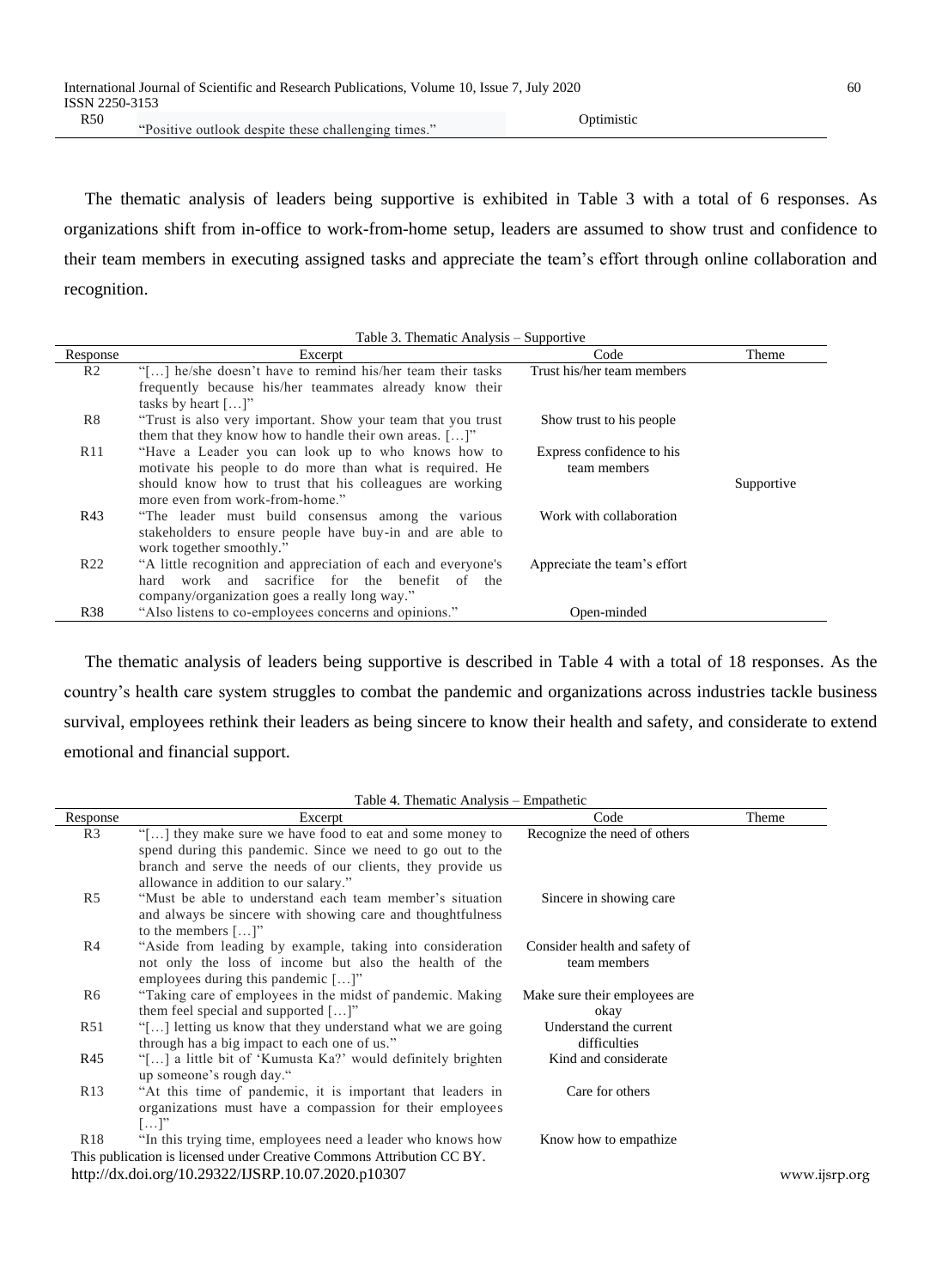|                 | International Journal of Scientific and Research Publications, Volume 10, Issue 7, July 2020                            |                                |            | 61 |
|-----------------|-------------------------------------------------------------------------------------------------------------------------|--------------------------------|------------|----|
| ISSN 2250-3153  |                                                                                                                         |                                |            |    |
|                 | to feel for them."                                                                                                      |                                | Empathetic |    |
| R <sub>21</sub> | "[] it is important for the team to know that their leaders                                                             | Understand difficulties of the |            |    |
|                 | know and understand what they are going though. It is                                                                   | situation                      |            |    |
|                 | important for them to feel valued and heard."                                                                           |                                |            |    |
| R <sub>23</sub> | "A leader should put the welfare of his constituents first and                                                          | Prioritize welfare of members  |            |    |
|                 | make sure their safety, security, and basic needs are met                                                               |                                |            |    |
|                 | before they make them do their jobs."                                                                                   |                                |            |    |
| R <sub>28</sub> | "Understanding and listening to the team concerns and needs                                                             | Listen to the team's concerns  |            |    |
|                 | especially in terms of safety and wellbeing of the members                                                              |                                |            |    |
|                 | put as top priority."                                                                                                   |                                |            |    |
| R31             | "More than ever, employees need their companies to support                                                              | Show genuine support           |            |    |
|                 | them financially and emotionally. Because I believe that people                                                         |                                |            |    |
|                 | is the bread and butter of any organization."                                                                           |                                |            |    |
| R32             | "I think that a leader in an organization should be people                                                              | Attend to member's need        |            |    |
|                 | oriented in this time of pandemic."                                                                                     |                                |            |    |
| R39             | "He must prioritize the welfare of his employees. To protect                                                            | Prioritize employees           |            |    |
|                 | the company, he must protect the employees that made the                                                                |                                |            |    |
| R41             | company running."                                                                                                       | Considerate                    |            |    |
|                 | "Leaders should be patient in times troubles. Since we all                                                              |                                |            |    |
|                 | know that this pandemic affects not only the profits of our<br>business but leaders should take notice of the workforce |                                |            |    |
|                 | $(humans)$ ."                                                                                                           |                                |            |    |
| R46             | "[] ensure that the employees' mental health is stable since the                                                        | Ensure sound working           |            |    |
|                 | situation triggers anxiety and other negative thoughts."                                                                | environment                    |            |    |
| R48             | "Empathy over capitalism."                                                                                              | Promote common good            |            |    |
| R <sub>52</sub> | "[] the leader should understand the situation of their                                                                 | Kind and compassionate         |            |    |
|                 | employees instead of terrorizing them."                                                                                 |                                |            |    |
|                 |                                                                                                                         |                                |            |    |

The thematic analysis of leaders being transparent is shown in Table 5 with a total of nine responses. Communication plays a crucial part in the survival of any organization, thus effective leaders are considered as honest, objective and confident in communicating significant issues across various levels of the organization.

|                 | Table 5. Thematic Analysis – Transparent                               |                             |             |
|-----------------|------------------------------------------------------------------------|-----------------------------|-------------|
| Response        | Excerpt                                                                | Code                        | Theme       |
| R9              | "[] communicate the facts to us and at the same time, let us           | Honest in communicating     |             |
|                 | know the steps they are taking in this time of crisis. We will         |                             |             |
|                 | feel that we have our boss and the company that we can rely            |                             |             |
|                 | into $[\dots]$ "                                                       |                             |             |
| R10             | "A good leader during a pandemic is someone who is honest              | Truthful and confident      |             |
|                 | & has integrity, good decision maker, and confident."                  |                             |             |
|                 | "[] as a leader, you have to communicate your intent every             | Good communicator           |             |
| R <sub>15</sub> | chance you get."                                                       |                             |             |
| R53             | "The leader also must be firm and just, to apply decisions"            | Objective and strong-minded |             |
|                 | with fairness and resolve $[\dots]$ "                                  |                             |             |
| R35             | "In the midst of the COVID-19 pandemic, a leader must keep             | Communicate truthfully      |             |
|                 | her/his people updated with the recent condition of the country        |                             | Transparent |
|                 | and of the company as a whole."                                        |                             |             |
| R54             | "Clear goal on vision and mission, good example, clear                 | Role model                  |             |
|                 | communication, high integrity, good recognition."                      |                             |             |
| R42             | "[] communicating & listening effectively are few of the               | Communicate effectively     |             |
|                 | many attributes of being a leader that must put into action            |                             |             |
|                 | $[\ldots]$ "                                                           |                             |             |
| R44             | "A Good Communicator and transparent leader. Someone                   | Communicate directions      |             |
|                 | who can clearly communicate the goal and strategies for the            |                             |             |
|                 | team."                                                                 |                             |             |
| R49             | "[] not adverse to suggestions and comments from                       | Keep an open communication  |             |
|                 | subordinates, takes the "big picture" into consideration,              |                             |             |
|                 | weighs what is important for the business while keeping                |                             |             |
|                 | This publication is licensed under Creative Commons Attribution CC BY. |                             |             |

<http://dx.doi.org/10.29322/IJSRP.10.07.2020.p10307>[www.ijsrp.org](http://ijsrp.org/)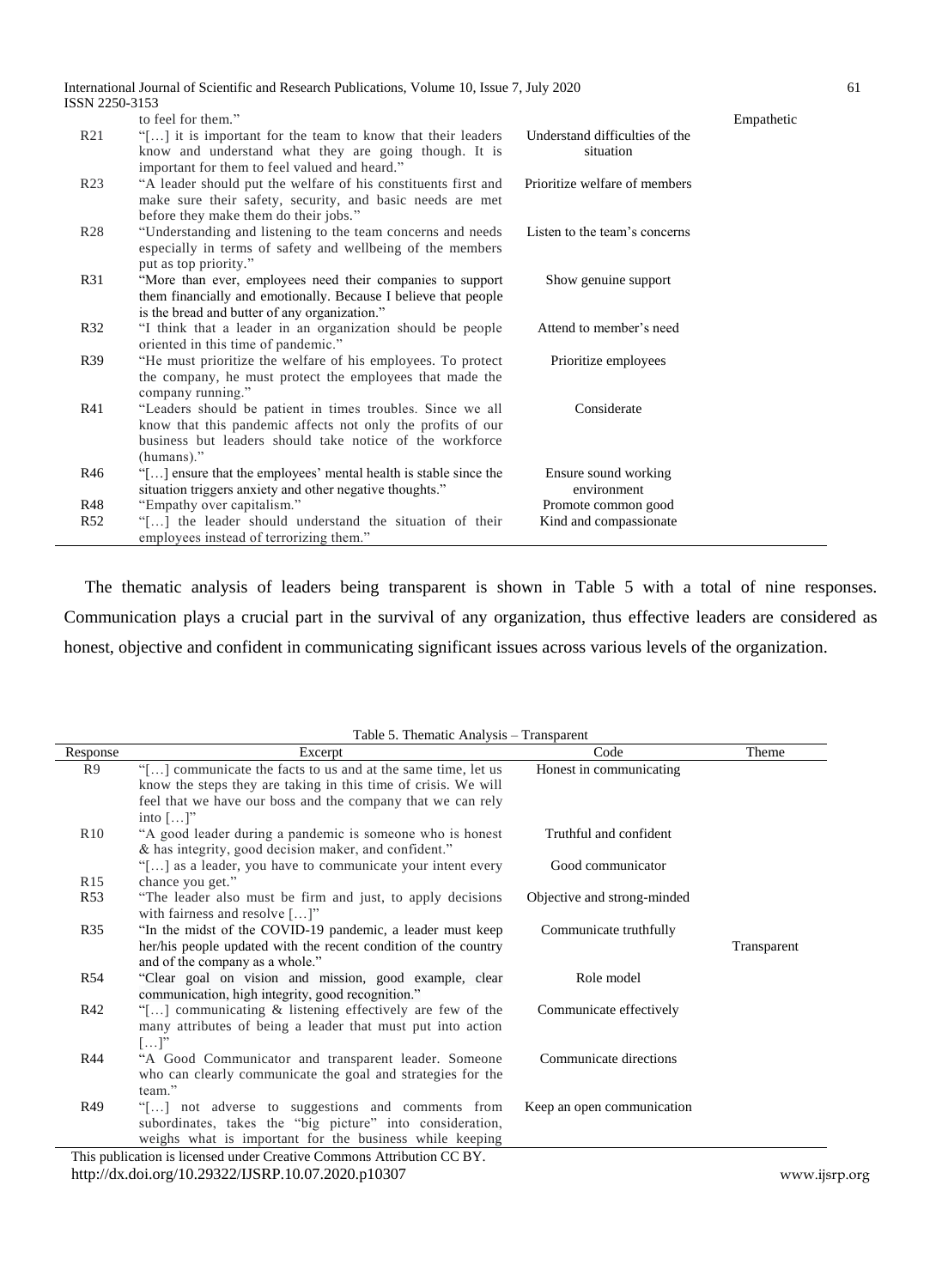employee welfare top of mind."

The thematic analysis of leaders being responsible is indicated in Table 6 with a total of 15 responses. Amidst the health crisis, leaders are thought to overlook the situations, guide the team members, and see opportunities for responsible headship.

Table 6. Thematic Analysis – Responsible

| Response        | $1,00000$ . The indice $1,00000$<br>Excerpt                                                                                                                                                                | Code                              | Theme       |
|-----------------|------------------------------------------------------------------------------------------------------------------------------------------------------------------------------------------------------------|-----------------------------------|-------------|
| R <sub>55</sub> | "[] a leader you should be responsible for the company's<br>survival."                                                                                                                                     | Take responsibility               |             |
| R <sub>16</sub> | He should be a good listener and well decided in everything.                                                                                                                                               | Lead and decide                   |             |
| R <sub>56</sub> | There must be a sense of mission for the greater good. He/she<br>will be looking after welfare of the people $[\dots]$ "                                                                                   | Overlook situations               |             |
| R <sub>19</sub> | "Grit and commitment."                                                                                                                                                                                     | Dedicated to work                 |             |
| R20             | "Someone who doesn't waste people's time by having a<br>concrete objective, plans solutions and implementation."                                                                                           | Sincerity to serve                |             |
| R <sub>25</sub> | "In my opinion, leaders in our organization must be<br>accountable, possess positive attitude and committed in this<br>time of pandemic."                                                                  | Committed                         |             |
| R <sub>27</sub> | "A leader should still have the mindset of being goal oriented<br>without thinking of the impossible - the challenges in<br>attaining positive results for the company despite the<br>pandemic situation." | Guide the team                    | Responsible |
| R <sub>29</sub> | "I think a good leader during this pandemic is someone who is<br>organize, someone who is calm. A clear mind is the best asset in<br>solving problems."                                                    | Composed in dealing<br>challenges |             |
| R <sub>30</sub> | "At this time, a good leader should be decisive, giving clear and<br>solid directions in the midst of great uncertainty."                                                                                  | Focused to manage                 |             |
| R33             | "A Leader with Concrete Plan. A Leader with Effective<br>Actions."                                                                                                                                         | Visionary                         |             |
| R <sub>36</sub> | "He/she must create a positive attitude in implementing the new<br>norm in the branch and supports employer's new policies."                                                                               | Positive thinker                  |             |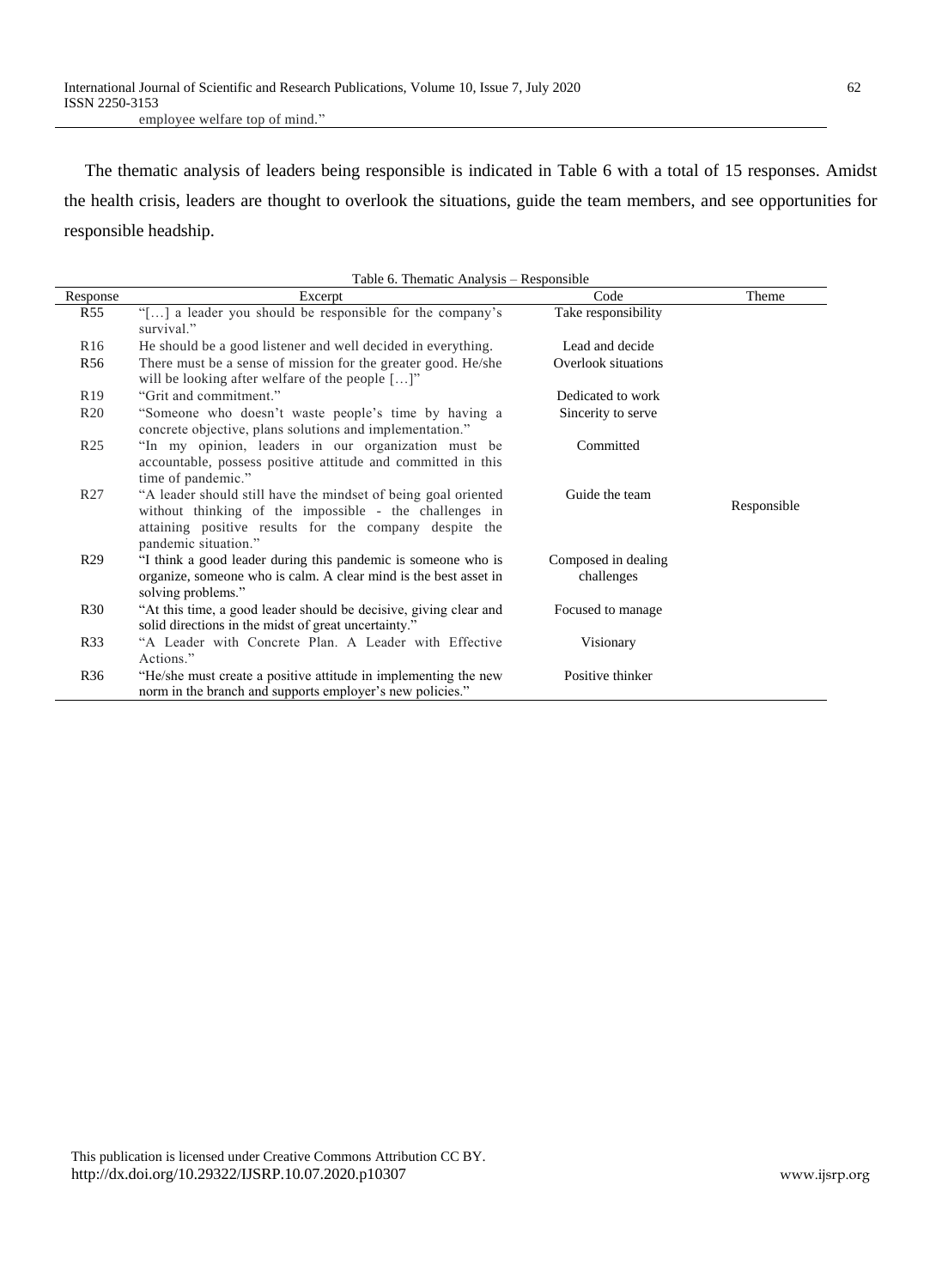| Table 6. Thematic Analysis – Responsible (continuation) |  |
|---------------------------------------------------------|--|
|---------------------------------------------------------|--|

| Response        | Excerpt                                                             | Code                       | Theme       |
|-----------------|---------------------------------------------------------------------|----------------------------|-------------|
| R40             | "At times like this you need to think of solutions / opportunities  | Able to see opportunities. |             |
|                 | and always to have positive outlook."                               |                            |             |
| R47             | "Goal driven, rational thinker []"                                  | Wise decision maker        |             |
| R <sub>57</sub> | "Has the power to unite his/her team with same goal / objective;    | Lead decision maker        | Responsible |
|                 | has strong decision-making attitude []"                             |                            |             |
| <b>R58</b>      | "In this chaotic and unprecedented situation, having a leader that  | Act responsibly            |             |
|                 | is quick to decide and act on the matters is very essential like in |                            |             |
|                 | our type of work as loan account officers."                         |                            |             |

# *C. Prevailing Traits*

The generated themes were ranked based on the weight distribution of responses to determine the most prevailing traits of leaders. The result in Figure 2 revealed that most employees highly perceived that their leaders, above all, should be empathetic, responsible and resilient.



Figure 2. Leader's Prevailing Traits

## V. CONCLUSION AND RECOMMENDATION

The study revealed that leaders become even more effective principals of organizations during the heath crisis if they are empathetic, responsible, resilient, transparent and supportive to their employees.

Empathetic leaders understand the concerns of their people, recognize their needs and sincere in showing care. They prioritize the welfare of their employees and create a sound working environment. They are more likely to become responsible leaders as well. Responsible leaders take the lead, overlook situations and discover opportunities. They build relationships that improve job satisfaction and promote organizational commitment. Resilient leaders can adapt to work pressures and process these to become prospects for growth. They are reliable,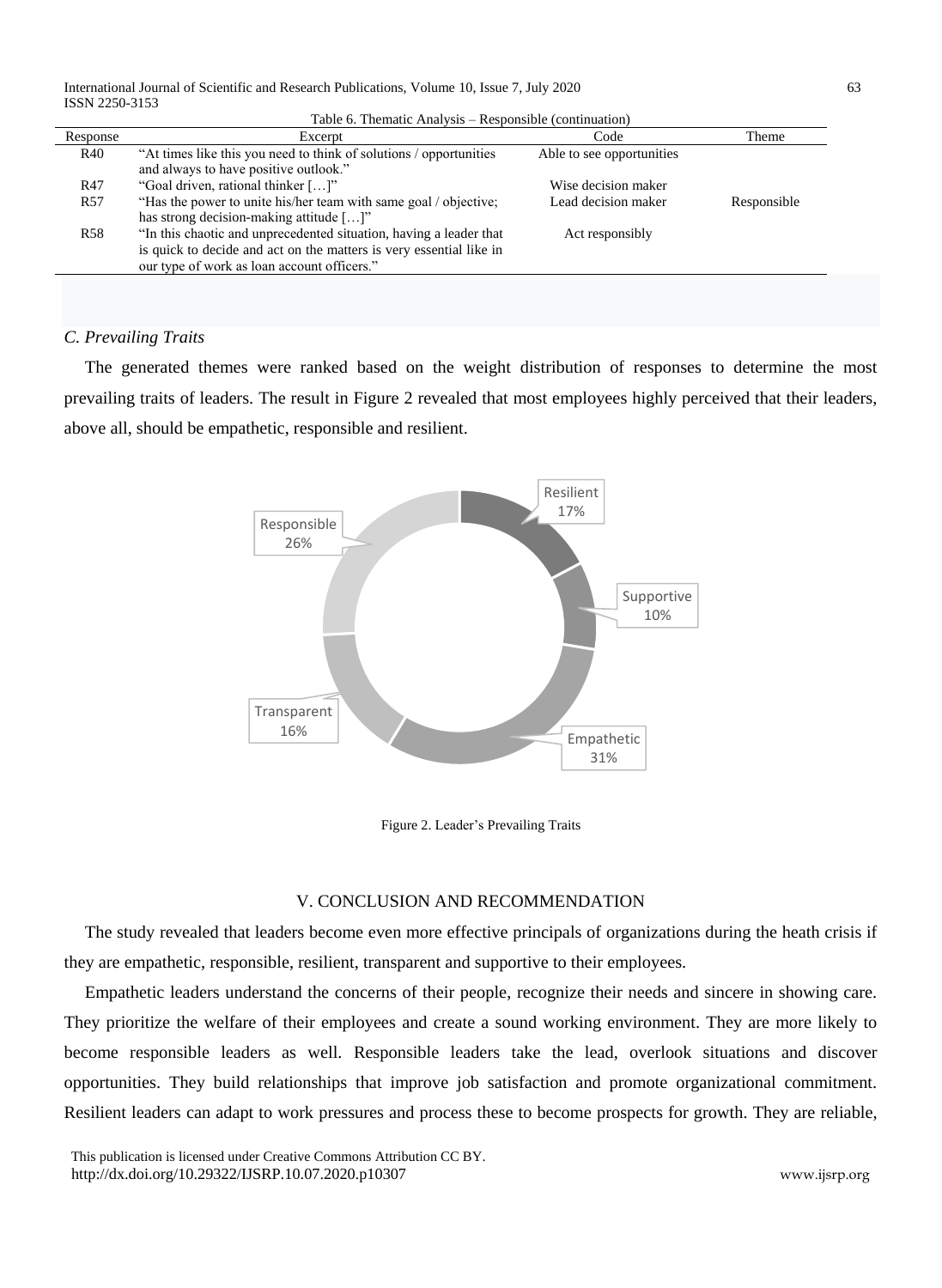patient and determined to see light at the end of the tunnel. Transparent leaders are good listeners and better communicators. They are truthful, strong-minded, objective and confident in conversing clear directions for effective organizations. Lastly, supportive leaders are motivators who acknowledge the contribution of each member. They show trust and confidence in the works and decisions of their people. They collaborate to encourage creativity, train to develop expertise, and they reward performers for motivation.

Moreover, the study is recommended to all organization leaders across industries. With the results, leaders may proactively improve their strategies in dealing with financial, emotional and social implications caused by the COVID-19 pandemic. The identified prevailing traits are necessary for leaders to possess so that employees may see confidence, hope and relief. Nonetheless, the study is endorsed to the community of scholars for further review and exploration of the subject using various scientific approaches.

## **REFERENCES**

- Atwater, L.E., & Waldman, D.A. (2008). Leadership, feedback and the open communication gap. (1st ed.). New York: Taylor & Francis Group, LLC.
- Bar-On, R., & Parker, J.D.A. (2000). The handbook of emotional intelligence. San Francisco, CA: Jossey-Bass Inc.
- Bass, B.M. (1985). Leadership and performance beyond expectations. New York: Free Press.
- Brearley, B. (2020). Supportive leadership behaviours that will see your team thrive. Thoughtful Leader. Retrieved from <https://www.thoughtfulleader.com/supportive-leadership-behaviours/>
- Burney, S.M.A., Saleem, H. (2008). Inductive & deductive Research approach. Lecture delivered on 06-03-2008 at Auditorium of Faculty of Arts and Science, *University of Karachi*, Karachi, Pakistan.

Conger, J.A., & Kanungo, R.N. (1998). Charismatic leadership in organizations. Thousand Oaks, CA, US: *Sage Publications, Inc.*

- Corbin, J., & Strauss, A. (2008). Basics of qualitative research: Techniques and procedures for developing grounded theory (3rd ed.). *Thousand Oaks, CA: Sage*.
- Corporate Finance Institute. (2020). Supportive leadership. A leadership style that supports an employee until a task's completion. Retrieved fro[m https://corporatefinanceinstitute.com/resources/careers/soft-skills/supportive-leadership/](https://corporatefinanceinstitute.com/resources/careers/soft-skills/supportive-leadership/)
- Crant, J.M., & Bateman, T.S. (2000). Charismatic leadership viewed from above: the impact of proactive personality. Journal of Organizational Behavior, Volume 21, Issue 1. Wiley Onlie Library. https://doi.org/10.1002/(SICI)1099-1379(200002)21:1<63::AID-JOB8>3.0.CO;2-J
- Decety, J., Philip, L., & Jackson, P.L. (2006) A social-neuroscience perspective on empathy. Current Directions in Psychological Science, 15, 54-58[. http://dx.doi.org/10.1111/j.0963-7214.2006.00406.x](http://dx.doi.org/10.1111/j.0963-7214.2006.00406.x)
- Derue, D.S., Nahrgang, J.D., Wellman, N., & Humphrey, S.E. (2011). Trait and behavioral theories of leadership: An integration and metaanalytic test of their relative validity. *Personnel Psychology, 4(1)*, 7-52.
- Dietz, J., & Kleinlogel, E.P. (2014). Wage cuts and managers' empathy: How a positive emotion can contribute to positive organizational ethics in difficult times. Journal of Business Ethics, 119, 461-472. http://dx.doi.org/10.1007/s10551-013-1836-6
- Digman, J.M. (1990). Personality structure: Emergence of the five-factor model. Annual Review of Psychology, 41, 417-440.
- Doh, J.P., & Quigley, N.R. (2014) Responsible leadership and stakeholder management: Influence pathways and organizational outcomes. The

 This publication is licensed under Creative Commons Attribution CC BY. <http://dx.doi.org/10.29322/IJSRP.10.07.2020.p10307>www.jisrp.org www.jisrp.org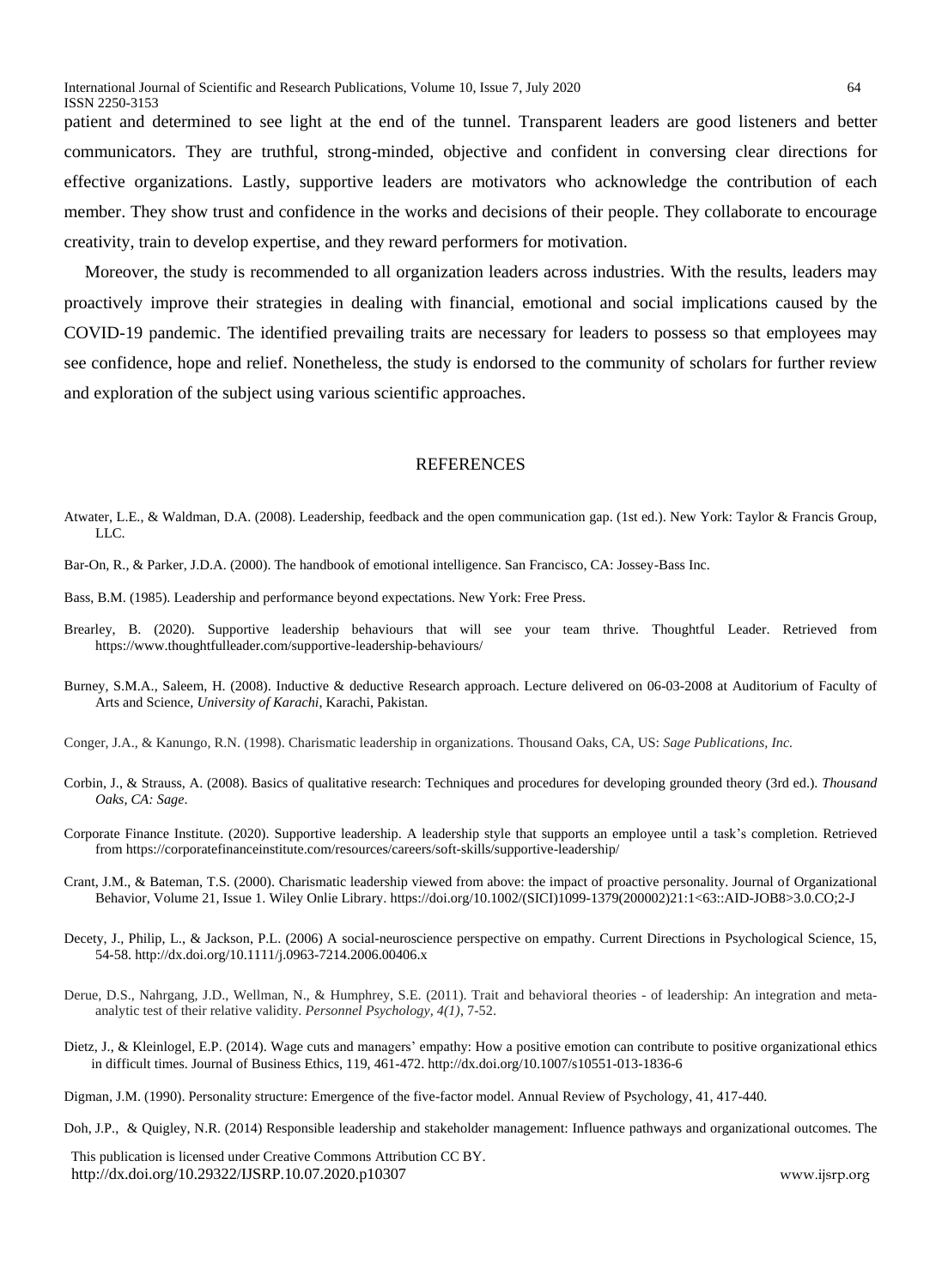International Journal of Scientific and Research Publications, Volume 10, Issue 7, July 2020 65 ISSN 2250-3153

- Academy of Management Perspectives, 28, 255-274[. http://dx.doi.org/10.5465/amp.2014.0013](http://dx.doi.org/10.5465/amp.2014.0013)
- Doh, J.P., Stumpf, S.A., & Tymon Jr., W.G. (2011) Responsible leadership helps retain talent in India. Journal of Business Ethics, 98, 85-100. <http://dx.doi.org/10.1007/s10551-011-1018-3>
- Gardner, L., & Stough, C. (2002). Examining the relationship between leadership and emotional intelligence in senior level managers. Leadership & Organizational Development Journal, 23(2), 68-78.
- Gardner, W.L., Avolio, B.J., Luthans, F., May, D. R., & Walumbwa, F.O. (2005). Can you see the real me? A self-based model of authentic leader and follower development. The Leadership Quarterly, 16(3), 343−372.
- Gentry, W.A., Weber, T.J., & Sadri, G. (2016). Empathy in the workplace. A tool for effective leadership. White Paper, Center for Creative Leadership.
- George, J.M. (2000). Emotions and leadership: The role of emotional intelligence. Human Relations, 53, 1027–1055.
- Goldberg, L.R. (1993). The structure of phenotypic personality traits. The American Psychologist. 48(1): 26–34. [doi](https://en.wikipedia.org/wiki/Doi_(identifier))[:10.1037/0003-](https://doi.org/10.1037%2F0003-066X.48.1.26) [066X.48.1.26.](https://doi.org/10.1037%2F0003-066X.48.1.26) [PMID](https://en.wikipedia.org/wiki/PMID_(identifier)) [8427480.](https://pubmed.ncbi.nlm.nih.gov/8427480)
- Goleman, D. (2000). Leadership that gets results. Harvard Business Review, 78(2), 78-90
- Gross, C.U. (2002). Managing communication within virtual intercultural teams. Business Communication Quarterly, 65(4), 22−38
- Han, Yi. (2017). How leaders' transparent behavior influences employee creativity. Retrieved from https://www.researchgate.net/publication/319301490
- Hersey, P., & Blanchard, K.H. (1969). Management of organizational behavior Utilizing human resources. *New Jersey/Prentice Hall*.
- Hill, C.E., Thompson, B.J., & Williams, E.N. (1997). A guide to conducting consensual qualitative research. *The Counselling Psychologist*, 25, 517– 572.
- Hough, L.M. (1992). The "Big Five" personality variables Construct confusion: Description versus prediction. Human Performance, 5, 139- 155.
- Hughes, L.W. (2005). The spirit of GIVE: Relational transparency and humor in authentic leader-follower relationships. In W.L. Gardner & B.J. Avolio (Eds.), Authentic leadership development: Monographs in leadership and management series (vol. 3), Boston, MA: Elsevier, JAI Press.
- Joy, Manu. (2017). Resilient Leadership. Pallikkutam.
- Judge, T.A., Bono, J.E., Ilies, R., & Gerhardt, M.W. (2002). Personality and leadership: A qualitative and quantitative review. Journal of Applied Psychology, 87, 765-780.
- Kay, B., & Christophel, D.M. (1995). The relationships among manager communication openness, nonverbal immediacy, and subordinate motivation. Communication Research Reports, 12, 200−205.
- Klauss, R., & Bass, B.M. (1982). Interpersonal communication in organizations. New York, NY: Academic Press.
- Kouzes, J., & Posner, B. (2019). The authors of the leadership challenge. *The Leadership Challenge*.
- Krystal, J.H. (2008). Resilience: Accommodation and recovery. In J. Parens, H. Blum, & S. Akhtar (Eds.), The unbroken soul: Tragedy, trauma and resilience. Lanham, MD: Jason Aronson.
- Kruger, J., & Dunning, D. (1999). Unskilled and unaware of it: How difficulties in recognizing one's own incompetence lead to inflated selfassessments. Journal of Personality and Social Psychology, 77, 1121–1134.
- Kumar, S., Adhish, V.S., & Deoki, N. (2014). [Making sense of theories of leadership for capacity building.](https://doi.org/10.4103/0970-0218.132721) *Indian J Community Med*. doi:10.4103/0970-0218.132721
- Lane, Andrea (2019). 11 ways highly successful leaders support their team. Redbooth. Retrieved from [https://redbooth.com/hub/successful](https://redbooth.com/hub/successful-leaders-support-their-team/)[leaders-support-their-team/](https://redbooth.com/hub/successful-leaders-support-their-team/)

 This publication is licensed under Creative Commons Attribution CC BY. <http://dx.doi.org/10.29322/IJSRP.10.07.2020.p10307>[www.ijsrp.org](http://ijsrp.org/)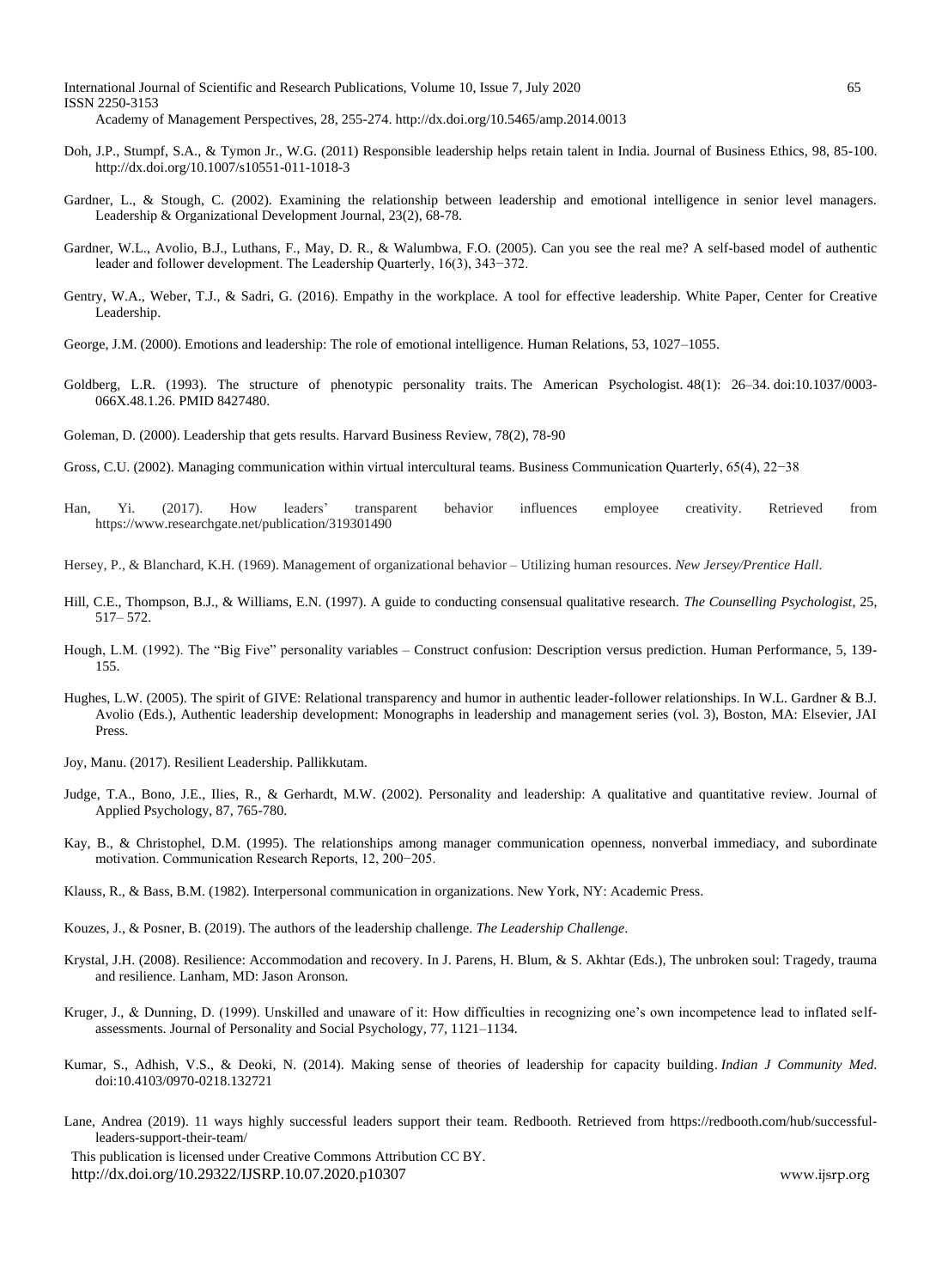- Leonard, D. (1999). Creative abrasion. In D. Leonard (Ed.), When sparks fly: Igniting creativity in groups. Boston, MA: Harvard Business School.
- Llopis, G. (2012). 5 Powerful things happen when a leader is transparent. Forbes. Retrieved from <https://www.forbes.com/sites/glennllopis/2012/09/10/5-powerful-things-happen-when-a-leader-is-transparent/#2d28a6c64a3a>
- Lord, R.G., De Vader, C.L., & Alliger, G.M. (1986). A meta-analysis of the relation between personality traits and leadership perceptions: An application of validity generalization procedures. *Journal of Applied Psychology, 71*, 402–410.
- Maak, T., & Pless, N.M. (2006) Responsible leadership in a Stakeholder society—A relational perspective. Journal of Business Ethics, 66, 99- 115. http://dx.doi.org/10.1007/s10551-006-9047-z
- Marques, J. (2010). Spirituality, meaning, interbeing, leadership, and empathy: Smile. Interbeing, 4(2), 7- 17.
- Martinovski, B., Traum, D., & Marsella, S. (2007). Rejection of empathy in negotiation. Group Decision & Negotiation, 16(1), 61-76.
- Mencl, J., & May, D. (2009). The effects of proximity and empathy on ethical decision-making: An exploratory investigation. Journal of Business Ethics, 85(2), 201-226.
- Muller, A.R., Pfarrer, M.D., & Little, L.M. (2014). A theory of collective empathy in corporate philanthropy decisions. Academy of Management Review, 39, 1-21[. http://dx.doi.org/10.5465/amr.2012.0031](http://dx.doi.org/10.5465/amr.2012.0031)
- Myers, S.A., Knox, R.L., Pawlowski, D.R., & Ropog, B.L. (1999). Perceived communication openness and functional communication skills among organizational peers. Communication Reports, 12(2), 71−83.
- Oakleaf, L. (2016). [Trait theory of leadership.](https://oer.missouriwestern.edu/rsm424/chapter/trait-theory-of-leadership/) Organization and Administration in Recreation, Sport and Leisure Management. *Missouri Western.*
- Reich, J.W., Zautra, A.J., & Hall, J.S. (2010). In J. W. Reich, A.J. Zautra, & J.S. Hall (Eds.), Handbook of Adult Resilience. New York, NY: Guilford Press.
- Reivich, K., & Shatte, A. (2003). The resilience factor: Seven keys to finding your inner strength and overcoming life's hurdles. New York, NY: Broadway Books.
- Robbins, S.P. (2003). Organization Behavior. 10<sup>th</sup> ed. *New Jersey: Prentice Hall*.
- Salgado, J.F. (1997). The five-factor model of personality and job performance in the European Community. Journal of Applied Psychology, 82(1), 30–43. [https://doi.org/10.1037/0021-9010.82.1.30](https://psycnet.apa.org/doi/10.1037/0021-9010.82.1.30)
- Salovey, P., & Mayer, J.D. (1990). Emotional intelligence. Imagination, Cognition and Personality, 9, 185–211.
- Stahl, G.K., & de Luque, M.S. (2014) Antecedents of responsible leader behavior: A research synthesis, conceptual framework, and agenda for future research. The Academy of Management Perspectives, 28, 235-254. http://dx.doi.org/10.5465/amp.2013.0126
- Simmons, B.L. (2010). Nine supportive leadership behaviours. Retrieved from [http://www.bretlsimmons.com/2010-09/nine-supportive](http://www.bretlsimmons.com/2010-09/nine-supportive-leadership-behaviors/)[leadership-behaviors/](http://www.bretlsimmons.com/2010-09/nine-supportive-leadership-behaviors/)
- South China Morning Post. (2020). Coronavirus: China's first confirmed Covid-19 case traced back to November 17. Retrieved from [https://www.scmp.com/news/china/society/article/3074991/coronavirus-chinas-first-confirmed-covid-19-case-traced-back.](https://www.scmp.com/news/china/society/article/3074991/coronavirus-chinas-first-confirmed-covid-19-case-traced-back)
- Southwick, S.M., Litz, B.T., Charney, D., & Friedman, M.J. (Eds.). (2011). Resilience and mental health: Challenges across the lifespan. Cambridge, England: Cambridge Press.
- Southwick, F., Martini, B., Charney, D., & Southwick, S. (2017). Leadership and resilience. 10.1007/978-3-319-31036-7\_18.
- Spector, B. (2016). Carlyle, Freud [and the great man theory more fully considered.](https://doi.org/10.1177/1742715015571392) *Leadership.* doi: 10.1177/1742715015571392.
- Stevens, C.D., & Ash, R.A. (2001). Selecting employees for fit: Personality and preferred managerial style. Journal of Managerial Issues.
- This publication is licensed under Creative Commons Attribution CC BY. <http://dx.doi.org/10.29322/IJSRP.10.07.2020.p10307>[www.ijsrp.org](http://ijsrp.org/) Tager, M. (2004). What people really need from a change leader. Leader to Leader, 31, 6-9